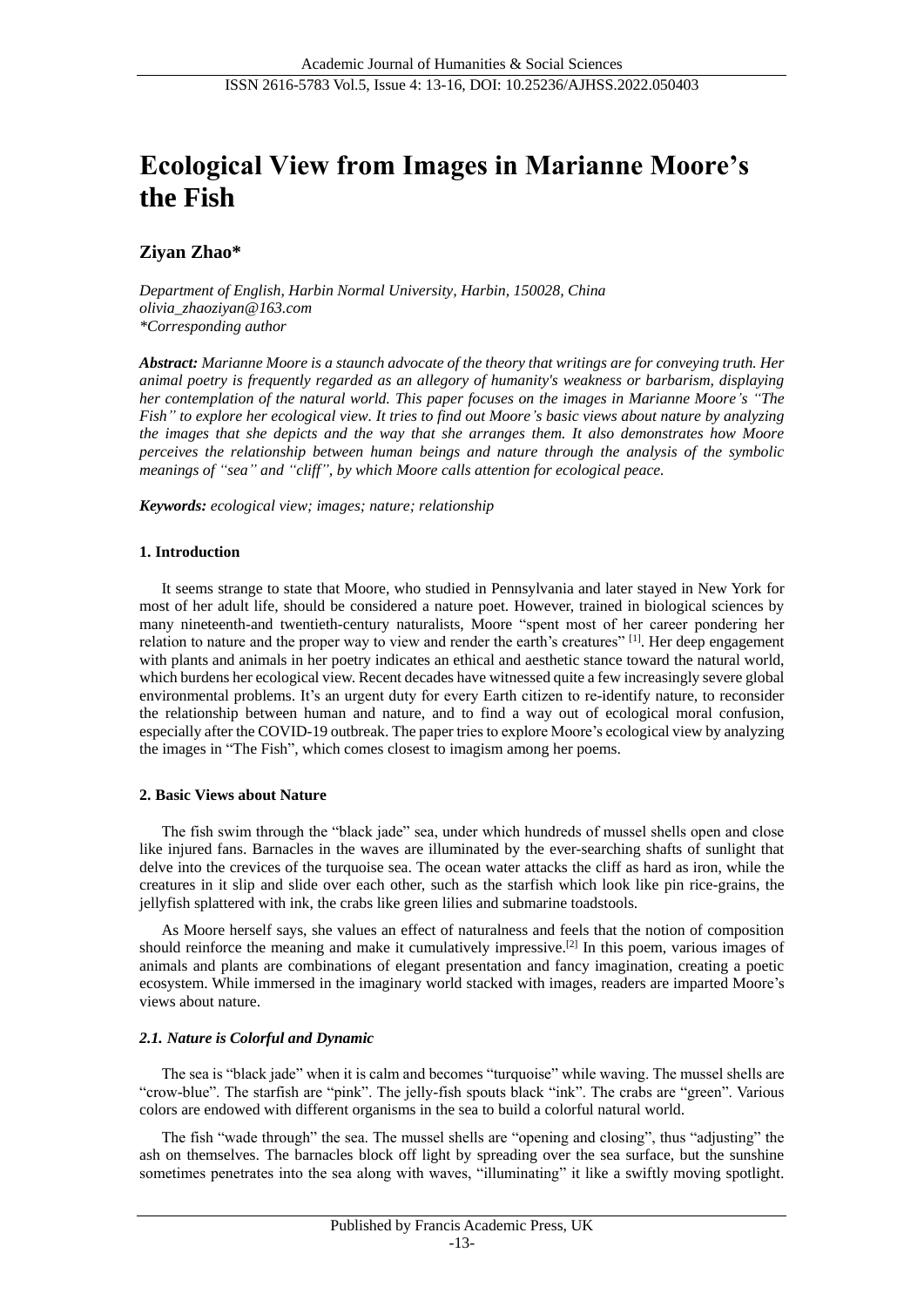# ISSN 2616-5783 Vol.5, Issue 4: 13-16, DOI: 10.25236/AJHSS.2022.050403

Other small organisms "slide each on the other". The world is in constant flux. All these images demonstrate that the natural world in her eyes is lively, colorful, and dynamic.

#### *2.2. Nature is Phantasmagoric and Dangerous*

Apart from beauty, there is also a mysterious danger in nature. The associability of images that are reminiscent of fear, danger and death exerts a significant effect. With barnacles acting as a light blocking layer, the sea is dark inside, which indicates the mystery of nature. Only when the water waves can the sun get into the sea through the crevices. The flickering light in the dark creates a phantasmagoric environment.

Moore also uses many metaphors to stimulate these relative imaginations. She compares the sun to a "spotlight" connected with crime, fear and so on, mussel shells to "injured" fans and the sea to "bodies" alluding to death. While the concepts do not intrude upon the imagined beholding, many of the metaphors introduce qualities extraneous to the objects themselves. That the mussel shell is not injured, though it may look like an injured fan and that the sea is not dead while the poet uses the word "bodies" both suggest a sort of burial ground. These components create phantasmagoric surroundings and present the dangerous part of nature before readers.

#### *2.3. Everything Interacts and Concerts in Nature*

Moore uses many examples of one thing moving through another, sometimes placidly, sometimes with violence. The fish "wade" above the mussel shells and under the barnacles through the sea, the sunlight moves into the crevices "in and out," and the water "drives a wedge". In this way, the creatures in the imagined ecosystem are connected with each other, displaying the complicated interweaving relationships in real nature. This motif implies that the creatures all live together, interacting and intersecting, sometimes symbiotically, other times violently. Everything in nature is in concert with everything else; there are no arbitrary separations, hierarchies, or categories.<sup>[3]</sup> It is an organic, amorphous world where every creature has a close relationship with other creatures to some extent.

#### **3. Relationship between Human and Nature**

The sea drives water as strong as iron to assault the cliff, and all the creatures like starfish, jellyfish and crabs slip and slide over each other. Attacked over and over again, the cliff, which features the marks of accidental abuse and ravaging such as hatchet strokes and dynamite burns, stands still.

Critic Thomas Lisk accounts for the poem's theme of opposing forces as well as "change and stasis," commenting that it is the relationship between the sea and cliff that gives the poem its beauty. He suggests that "The Fish" is an ecological poem that is not about the ocean nor the cliff alone, but about the way in which a poem can beautifully accommodate the relationship between them.<sup>[4]</sup> The sea attacks the cliff over and over again, but the cliff endures. Their relationship can be defined by duality, including the exploited and exploiting, the dependent and independent, mortality and eternity.

As the one that is most close to imagism among Moore's poems, it is not surprising that the poem is not merely about conflict between the sea and the cliff. Here the complex relationship between the sea and the cliff highlights Miss Moore's attempts at diversity in her presentation of eternal truth for fresh truths. Different symbol meanings can be carried according to different people's interpretations. Next this essay tries to interpret it based on the ground that the sea and the cliff allude to humans and nature, which coincide with the characteristics.

#### *3.1. Exploitation*

The "water drives a wedge / of iron through the iron edge / of the cliff" brings the physical conflict between the cliff and the sea to the fore. In this unceasing war of attrition, the sea is the exploiting class. It is full of "bodies" and the water is like "iron" as it rams against the cliff. The creatures within it "slide each on the other" as if they were weapons of the sea with no volition nor consciousness. The sea moves and flows endlessly, indicating its unsteadiness and destructive power.

Clearly, the cliff is the exploited class. It endures the never-ending violent strikes. If there is just a vague hint about the referential meaning of these two images until this line, the next two stanzas seem to directly point out the concerns of the poet. "External marks of abuse are presented on this defiant edifice,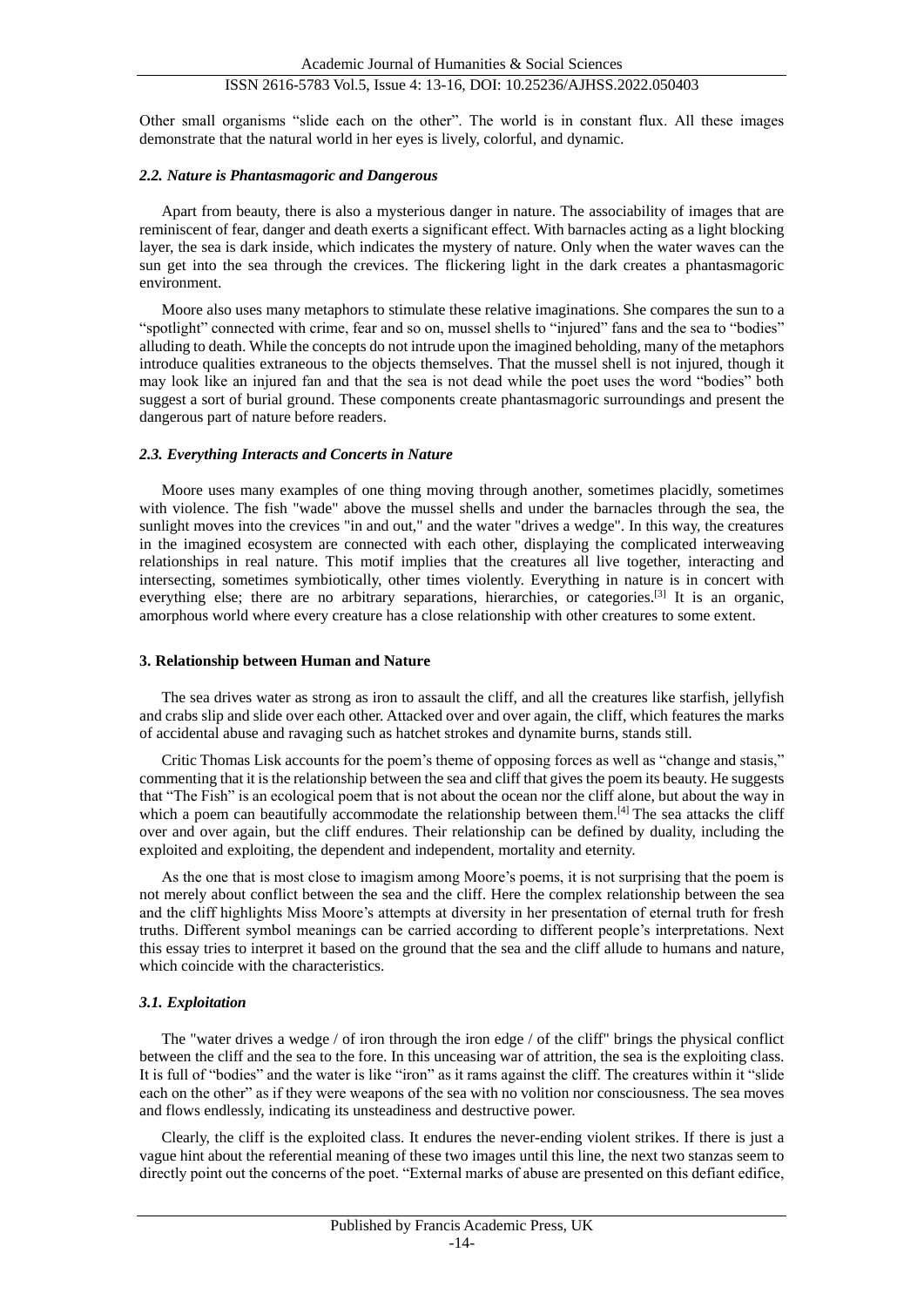all the physical features of accident—lack of cornice, dynamite grooves, burns, and hatchet strokes, these things stand out on it." The slow and casual rhyme created by piling discrete images suddenly becomes intense and fast as these complete prose-like lines jump into the readers' minds, contributing to achieving an emotional function. These particularly emphasized lines illustrate that the sturdy edifice standing firm against the sea bears numerous and various destructive marks made by humans. Human beings intrude into the ecosystem with abruptness. It's unclear whether the loss of its "cornice", the top part of the cliff, is blamed on the bombs and the hatchet or not. They ignite dynamite here, leaving grooves and burns on the cliff and they cut the cliff, causing "hatchet strokes". The cliff is in a perilous situation due to both sea attacks and human torture, and then an edge blurry appears between the sea and humans. Their characters are mixed up to some degree, achieving shifts of attention from the relationship between the sea and the cliff to that between humans and nature.

Each and every eternal mark of abuse presented on the edifice represents a kind of exploitation of nature by human beings. First and foremost, "cornice" implies the expansion of human beings' habitation. A cornice is "generally any horizontal decorative molding that crowns a building or furniture element the cornice over a door or window, for instance, or the cornice around the top edge of a pedestal or along the top of an interior wall" (Wikimedia Foundation). Moore uses metaphor to compare the lost top part of the cliff to the cornice of humans' buildings. It implies the severe reality that more and more land is being conquered by humans to make space for modern construction. Second, "dynamite" suggests the damage of wars. Humans have a strong impetus and a crazy preference for war. With the rapid development of science and technology, they are, at the time, updating and inventing more vicious weapons of war. The products are put into use in wars without considering the catastrophic consequences. Third, "burns" refers to the burning of fossil fuels. During the first half of the twentieth century, people's concerns about overusing fossil fuels drastically increased as relevant environmental issues sprang up. Fourth, the "hatchet strokes" are associated with disafforestation. So many forests are permanently removed by means of logging for commercial timber and clearing for agriculture and human settlement.

## *3.2. Dependence*

Though human exploitation is prominently emphasized, humans are doubtlessly dependent on nature. While the sea is considered to represent human beings, its opposite, land, the standing ground of the cliff seems to be positioned as nature. In the first five stanzas, Moore uses metaphor to endow the sea with the defining elements of the land on purpose. The poem begins with the image of a fish not swimming but wading through the water. To wade means to walk through relatively shallow water, all of which is a movement only made by animals living on land. The description of water as "black jade" also adds the solidity of land to the flowing sea. The mussel shells, starfishes and crabs are respectively compared to injured fans, pink rice-grains and green lilies, which are objects or organisms on the land. Close associations with land are indicated by these images.

It conveys that human beings are closely related to and dependent on nature. What we live on, the air we breathe, the water we drink, the food we eat, and the artificial or crude objects we use, all come from nature. It's nature that nurtures humans.

## *3.3. Eternity and mortality*

"Repeated /evidence has proved that it can live /on what can not revive/ its youth" The sea attacks the cliff over and over again but the cliff endures; humans can cut up the cliff but it endures. The cliff is a positive image of solidity, tenacity, power in the face of formidable oppression and also eternity. In the lasting war, it isn't the cliff that will vanish from the world, though it bears so many injuries. On the contrary, "the sea grows old in it". Its waves after waves are just like human beings' generations after generations, causing swiping strikes to the cliff, but the cliff will remain, just like nature will exist forever.

## **4. Call for Ecological Peace**

Capitalism in Europe and America was highly developed, bringing such high degree of material civilization to the people that most of them rejoiced in the convenience and affluence without being aware of the incessant emergence of ecological problems. Science and technology separated human beings from nature while causing devastating damage to nature at the same time, just as Thoreau had predicted. The silver lining was that some scholars did notice the tragedy unfolding. Albert Schweitzer claimed the "reverence for life" in 1915, saying "to the truly ethical man, all life is holy, even that which appears to